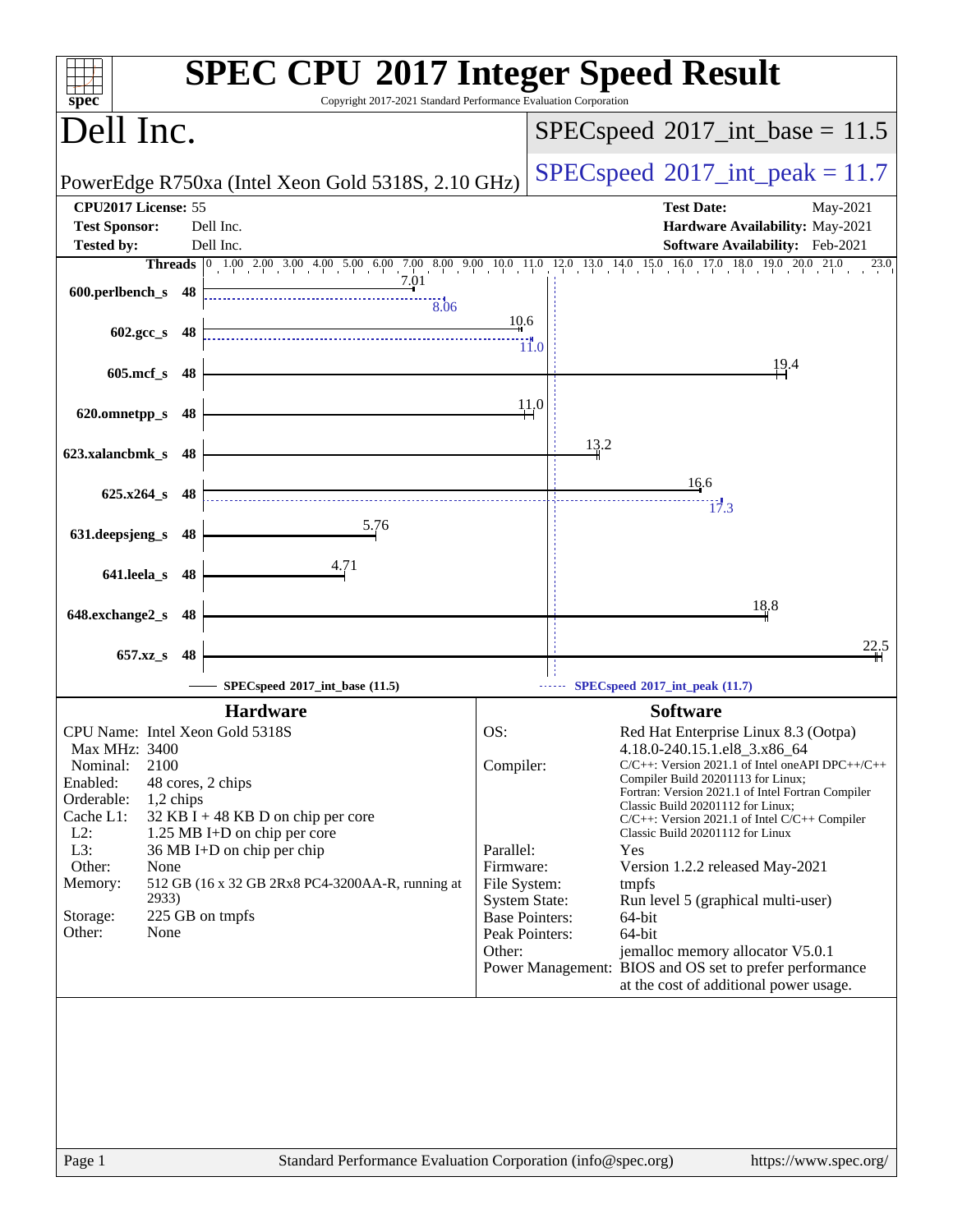| <b>SPEC CPU®2017 Integer Speed Result</b><br>Copyright 2017-2021 Standard Performance Evaluation Corporation<br>spec® |                                       |                |             |                |       |                                            |       |                |                |              |                |              |                |              |
|-----------------------------------------------------------------------------------------------------------------------|---------------------------------------|----------------|-------------|----------------|-------|--------------------------------------------|-------|----------------|----------------|--------------|----------------|--------------|----------------|--------------|
| Dell Inc.                                                                                                             |                                       |                |             |                |       | $SPEC speed^{\circ}2017\_int\_base = 11.5$ |       |                |                |              |                |              |                |              |
| $SPEC speed$ <sup>®</sup> $2017$ _int_peak = 11.7<br>PowerEdge R750xa (Intel Xeon Gold 5318S, 2.10 GHz)               |                                       |                |             |                |       |                                            |       |                |                |              |                |              |                |              |
| CPU2017 License: 55<br><b>Test Date:</b><br>May-2021                                                                  |                                       |                |             |                |       |                                            |       |                |                |              |                |              |                |              |
| <b>Test Sponsor:</b><br>Hardware Availability: May-2021<br>Dell Inc.                                                  |                                       |                |             |                |       |                                            |       |                |                |              |                |              |                |              |
| <b>Tested by:</b><br>Software Availability: Feb-2021<br>Dell Inc.                                                     |                                       |                |             |                |       |                                            |       |                |                |              |                |              |                |              |
| <b>Results Table</b>                                                                                                  |                                       |                |             |                |       |                                            |       |                |                |              |                |              |                |              |
|                                                                                                                       |                                       |                |             | <b>Base</b>    |       |                                            |       |                |                |              | <b>Peak</b>    |              |                |              |
| <b>Benchmark</b>                                                                                                      | <b>Threads</b>                        | <b>Seconds</b> | Ratio       | <b>Seconds</b> | Ratio | <b>Seconds</b>                             | Ratio | <b>Threads</b> | <b>Seconds</b> | <b>Ratio</b> | <b>Seconds</b> | <b>Ratio</b> | <b>Seconds</b> | <b>Ratio</b> |
| 600.perlbench_s                                                                                                       | 48                                    | 253            | 7.03        | 254            | 6.99  | 253                                        | 7.01  | 48             | 220            | 8.06         | 220            | 8.07         | 221            | 8.03         |
| $602.\text{gcc}\s$                                                                                                    | 48                                    | 378            | 10.5        | 374            | 10.6  | 375                                        | 10.6  | 48             | 363            | <b>11.0</b>  | 362            | 11.0         | 365            | 10.9         |
| $605$ .mcf s                                                                                                          | 48                                    | 247            | 19.1        | 243            | 19.5  | <u>243</u>                                 | 19.4  | 48             | 247            | 19.1         | 243            | 19.5         | 243            | <u>19.4</u>  |
| 620.omnetpp_s                                                                                                         | 48                                    | 148            | <b>11.0</b> | 152            | 10.7  | 148                                        | 11.0  | 48             | 148            | <b>11.0</b>  | 152            | 10.7         | 148            | 11.0         |
| 623.xalancbmk s                                                                                                       | 48                                    | 108            | 13.1        | 107            | 13.2  | 107                                        | 13.2  | 48             | 108            | 13.1         | 107            | 13.2         | 107            | 13.2         |
| 625.x264_s                                                                                                            | 48                                    | 107            | 16.5        | 106            | 16.6  | 106                                        | 16.6  | 48             | 102            | 17.3         | 102            | 17.3         | 102            | 17.3         |
| 631. deepsjeng s                                                                                                      | 48                                    | 249            | 5.75        | 249            | 5.76  | 249                                        | 5.76  | 48             | 249            | 5.75         | 249            | 5.76         | 249            | 5.76         |
| 641.leela_s                                                                                                           | 48                                    | 362            | 4.71        | 362            | 4.71  | 362                                        | 4.72  | 48             | 362            | 4.71         | 362            | 4.71         | 362            | 4.72         |
| 648.exchange2_s                                                                                                       | 48                                    | 156            | 18.8        | 157            | 18.7  | 157                                        | 18.8  | 48             | 156            | 18.8         | 157            | 18.7         | 157            | 18.8         |
| 657.xz_s                                                                                                              | 48                                    | 276            | 22.4        | 275            | 22.5  | 273                                        | 22.6  | 48             | 276            | 22.4         | 275            | 22.5         | 273            | 22.6         |
| $SPECspeed*2017$ int base =<br>11.5                                                                                   |                                       |                |             |                |       |                                            |       |                |                |              |                |              |                |              |
|                                                                                                                       | $SPECspeed*2017\_int\_peak =$<br>11.7 |                |             |                |       |                                            |       |                |                |              |                |              |                |              |
| Results appear in the order in which they were run. Bold underlined text indicates a median measurement.              |                                       |                |             |                |       |                                            |       |                |                |              |                |              |                |              |
|                                                                                                                       |                                       |                |             |                |       |                                            |       |                |                |              |                |              |                |              |

#### **[Operating System Notes](http://www.spec.org/auto/cpu2017/Docs/result-fields.html#OperatingSystemNotes)**

Stack size set to unlimited using "ulimit -s unlimited"

#### **[Environment Variables Notes](http://www.spec.org/auto/cpu2017/Docs/result-fields.html#EnvironmentVariablesNotes)**

```
Environment variables set by runcpu before the start of the run:
KMP_AFFINITY = "granularity=fine,scatter"
LD_LIBRARY_PATH =
      "/mnt/ramdisk/cpu2017-1.1.5-ic2021.1/lib/intel64:/mnt/ramdisk/cpu2017-1.
      1.5-ic2021.1/je5.0.1-64"
MALLOC_CONF = "retain:true"
OMP_STACKSIZE = "192M"
```
#### **[General Notes](http://www.spec.org/auto/cpu2017/Docs/result-fields.html#GeneralNotes)**

 Binaries compiled on a system with 1x Intel Core i9-7980XE CPU + 64GB RAM memory using Redhat Enterprise Linux 8.0 Transparent Huge Pages enabled by default Prior to runcpu invocation Filesystem page cache synced and cleared with: sync; echo 3> /proc/sys/vm/drop\_caches jemalloc, a general purpose malloc implementation built with the RedHat Enterprise 7.5, and the system compiler gcc 4.8.5 sources available from jemalloc.net or <https://github.com/jemalloc/jemalloc/releases>

NA: The test sponsor attests, as of date of publication, that CVE-2017-5754 (Meltdown) is mitigated in the system as tested and documented.

**(Continued on next page)**

| Standard Performance Evaluation Corporation (info@spec.org)<br>Page 2 |  |  | https://www.spec.org/ |
|-----------------------------------------------------------------------|--|--|-----------------------|
|-----------------------------------------------------------------------|--|--|-----------------------|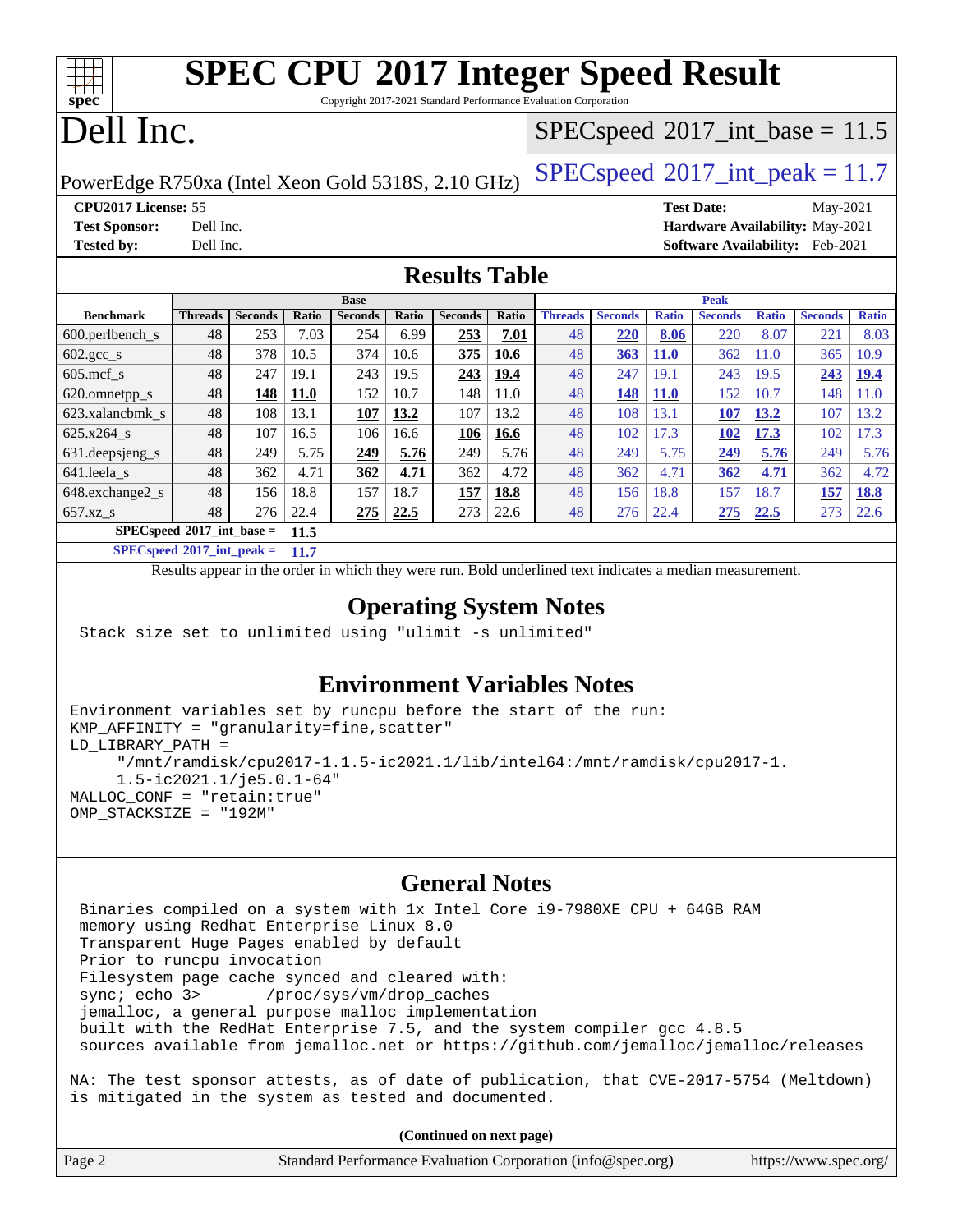# **[SPEC CPU](http://www.spec.org/auto/cpu2017/Docs/result-fields.html#SPECCPU2017IntegerSpeedResult)[2017 Integer Speed Result](http://www.spec.org/auto/cpu2017/Docs/result-fields.html#SPECCPU2017IntegerSpeedResult)**

Copyright 2017-2021 Standard Performance Evaluation Corporation

## Dell Inc.

**[spec](http://www.spec.org/)**

 $SPECspeed^{\circ}2017\_int\_base = 11.5$  $SPECspeed^{\circ}2017\_int\_base = 11.5$ 

PowerEdge R750xa (Intel Xeon Gold 5318S, 2.10 GHz)  $\left|$  [SPECspeed](http://www.spec.org/auto/cpu2017/Docs/result-fields.html#SPECspeed2017intpeak)®[2017\\_int\\_peak = 1](http://www.spec.org/auto/cpu2017/Docs/result-fields.html#SPECspeed2017intpeak)1.7

**[Tested by:](http://www.spec.org/auto/cpu2017/Docs/result-fields.html#Testedby)** Dell Inc. **[Software Availability:](http://www.spec.org/auto/cpu2017/Docs/result-fields.html#SoftwareAvailability)** Feb-2021

**[CPU2017 License:](http://www.spec.org/auto/cpu2017/Docs/result-fields.html#CPU2017License)** 55 **[Test Date:](http://www.spec.org/auto/cpu2017/Docs/result-fields.html#TestDate)** May-2021 **[Test Sponsor:](http://www.spec.org/auto/cpu2017/Docs/result-fields.html#TestSponsor)** Dell Inc. **[Hardware Availability:](http://www.spec.org/auto/cpu2017/Docs/result-fields.html#HardwareAvailability)** May-2021

#### **[General Notes \(Continued\)](http://www.spec.org/auto/cpu2017/Docs/result-fields.html#GeneralNotes)**

Yes: The test sponsor attests, as of date of publication, that CVE-2017-5753 (Spectre variant 1) is mitigated in the system as tested and documented. Yes: The test sponsor attests, as of date of publication, that CVE-2017-5715 (Spectre variant 2) is mitigated in the system as tested and documented.

Benchmark run from a 225 GB ramdisk created with the cmd: "mount -t tmpfs -o size=225G tmpfs /mnt/ramdisk"

#### **[Platform Notes](http://www.spec.org/auto/cpu2017/Docs/result-fields.html#PlatformNotes)**

 BIOS Settings: Logical Processor : Disabled Virtualization Technology : Disabled System Profile : Custom CPU Power Management : Maximum Performance C1E : Disabled C States : Autonomous Memory Patrol Scrub : Disabled Energy Efficiency Policy : Performance CPU Interconnect Bus Link Power Management : Disabled Sysinfo program /mnt/ramdisk/cpu2017-1.1.5-ic2021.1/bin/sysinfo Rev: r6538 of 2020-09-24 e8664e66d2d7080afeaa89d4b38e2f1c running on localhost.localdomain Fri May 21 09:27:38 2021 SUT (System Under Test) info as seen by some common utilities. For more information on this section, see <https://www.spec.org/cpu2017/Docs/config.html#sysinfo> From /proc/cpuinfo model name : Intel(R) Xeon(R) Gold 5318S CPU @ 2.10GHz 2 "physical id"s (chips) 48 "processors" cores, siblings (Caution: counting these is hw and system dependent. The following excerpts from /proc/cpuinfo might not be reliable. Use with caution.) cpu cores : 24 siblings : 24 physical 0: cores 0 1 10 11 12 13 14 15 16 17 18 19 20 21 22 23 physical 1: cores 0 1 10 11 12 13 14 15 16 17 18 19 20 21 22 23 From lscpu: Architecture: x86\_64 CPU op-mode(s): 32-bit, 64-bit Byte Order: Little Endian **(Continued on next page)**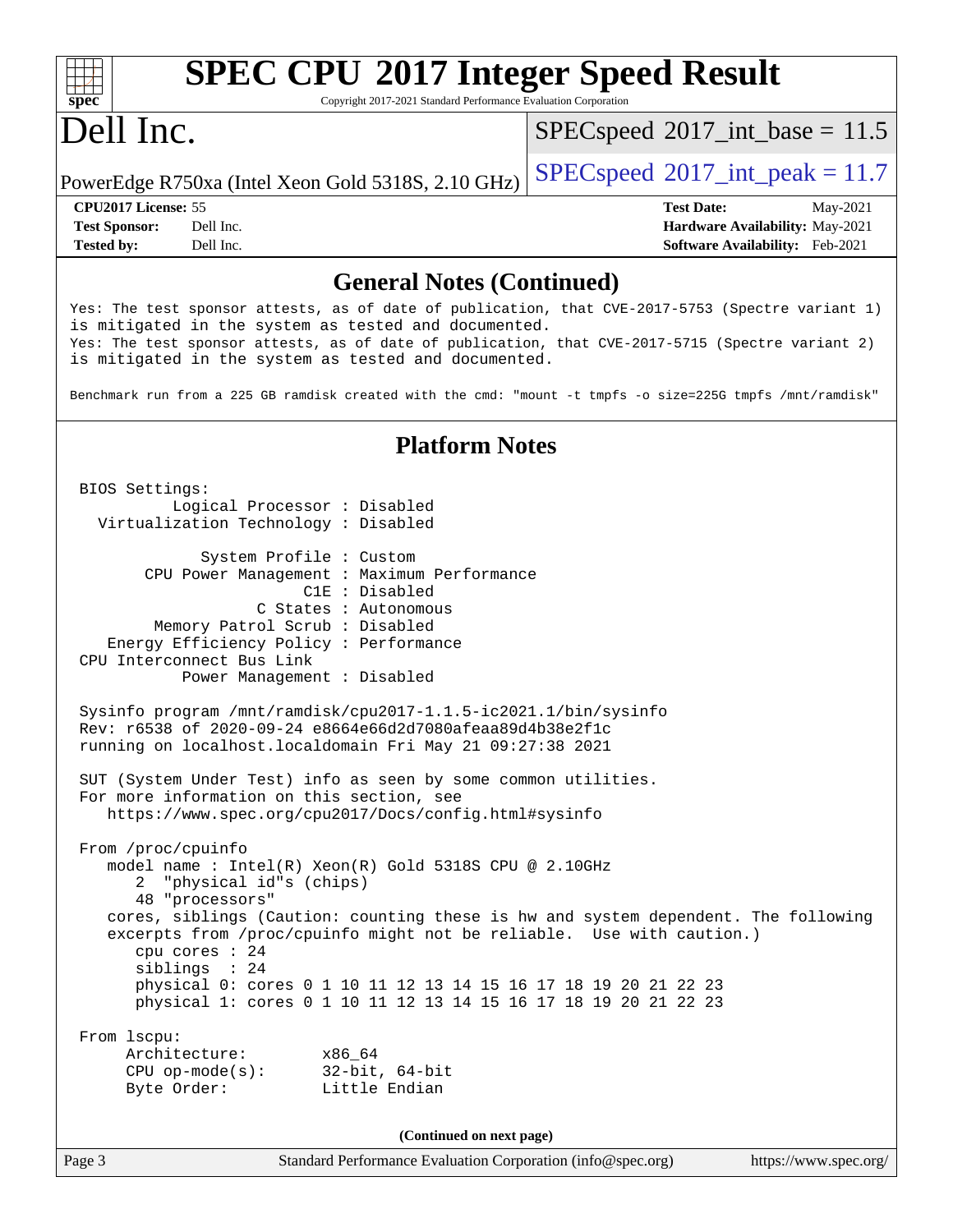| $spec^*$                                                                                                                                                                                                                                                                                                                                              | Copyright 2017-2021 Standard Performance Evaluation Corporation | <b>SPEC CPU®2017 Integer Speed Result</b>                                                                                                                  |  |  |  |
|-------------------------------------------------------------------------------------------------------------------------------------------------------------------------------------------------------------------------------------------------------------------------------------------------------------------------------------------------------|-----------------------------------------------------------------|------------------------------------------------------------------------------------------------------------------------------------------------------------|--|--|--|
| Dell Inc.                                                                                                                                                                                                                                                                                                                                             |                                                                 | $SPEC speed^{\circ}2017\_int\_base = 11.5$                                                                                                                 |  |  |  |
| PowerEdge R750xa (Intel Xeon Gold 5318S, 2.10 GHz)                                                                                                                                                                                                                                                                                                    |                                                                 | $SPEC speed^{\circ}2017\_int\_peak = 11.7$                                                                                                                 |  |  |  |
| CPU2017 License: 55                                                                                                                                                                                                                                                                                                                                   |                                                                 | <b>Test Date:</b><br>May-2021                                                                                                                              |  |  |  |
| <b>Test Sponsor:</b><br>Dell Inc.                                                                                                                                                                                                                                                                                                                     |                                                                 | Hardware Availability: May-2021                                                                                                                            |  |  |  |
| <b>Tested by:</b><br>Dell Inc.                                                                                                                                                                                                                                                                                                                        |                                                                 | <b>Software Availability:</b> Feb-2021                                                                                                                     |  |  |  |
|                                                                                                                                                                                                                                                                                                                                                       | <b>Platform Notes (Continued)</b>                               |                                                                                                                                                            |  |  |  |
| CPU(s):                                                                                                                                                                                                                                                                                                                                               | 48                                                              |                                                                                                                                                            |  |  |  |
| On-line CPU(s) list: $0-47$                                                                                                                                                                                                                                                                                                                           |                                                                 |                                                                                                                                                            |  |  |  |
| Thread(s) per core:                                                                                                                                                                                                                                                                                                                                   | 1                                                               |                                                                                                                                                            |  |  |  |
| Core(s) per socket:                                                                                                                                                                                                                                                                                                                                   | 24                                                              |                                                                                                                                                            |  |  |  |
| Socket(s):                                                                                                                                                                                                                                                                                                                                            | 2                                                               |                                                                                                                                                            |  |  |  |
| NUMA $node(s)$ :<br>Vendor ID:                                                                                                                                                                                                                                                                                                                        | 2<br>GenuineIntel                                               |                                                                                                                                                            |  |  |  |
| CPU family:                                                                                                                                                                                                                                                                                                                                           | 6                                                               |                                                                                                                                                            |  |  |  |
| Model:                                                                                                                                                                                                                                                                                                                                                | 106                                                             |                                                                                                                                                            |  |  |  |
| Model name:                                                                                                                                                                                                                                                                                                                                           | $Intel(R) Xeon(R) Gold 5318S CPU @ 2.10GHz$                     |                                                                                                                                                            |  |  |  |
| Stepping:                                                                                                                                                                                                                                                                                                                                             | 6                                                               |                                                                                                                                                            |  |  |  |
| CPU MHz:                                                                                                                                                                                                                                                                                                                                              | 1301.230                                                        |                                                                                                                                                            |  |  |  |
| BogoMIPS:<br>Virtualization:                                                                                                                                                                                                                                                                                                                          | 4200.00<br>$VT - x$                                             |                                                                                                                                                            |  |  |  |
| L1d cache:                                                                                                                                                                                                                                                                                                                                            | 48K                                                             |                                                                                                                                                            |  |  |  |
| Lli cache:                                                                                                                                                                                                                                                                                                                                            | 32K                                                             |                                                                                                                                                            |  |  |  |
| $L2$ cache:                                                                                                                                                                                                                                                                                                                                           | 1280K                                                           |                                                                                                                                                            |  |  |  |
| L3 cache:                                                                                                                                                                                                                                                                                                                                             | 36864K                                                          |                                                                                                                                                            |  |  |  |
| NUMA node0 CPU(s):<br>NUMA nodel CPU(s):                                                                                                                                                                                                                                                                                                              |                                                                 | 0, 2, 4, 6, 8, 10, 12, 14, 16, 18, 20, 22, 24, 26, 28, 30, 32, 34, 36, 38, 40, 42, 44, 46                                                                  |  |  |  |
| Flags:                                                                                                                                                                                                                                                                                                                                                |                                                                 | 1, 3, 5, 7, 9, 11, 13, 15, 17, 19, 21, 23, 25, 27, 29, 31, 33, 35, 37, 39, 41, 43, 45, 47<br>fpu vme de pse tsc msr pae mce cx8 apic sep mtrr pge mca cmov |  |  |  |
| pat pse36 clflush dts acpi mmx fxsr sse sse2 ss ht tm pbe syscall nx pdpelgb rdtscp<br>lm constant_tsc art arch_perfmon pebs bts rep_good nopl xtopology nonstop_tsc cpuid<br>aperfmperf pni pclmulqdq dtes64 monitor ds_cpl vmx smx est tm2 ssse3 sdbg fma cx16<br>xtpr pdcm pcid dca sse4_1 sse4_2 x2apic movbe popcnt tsc_deadline_timer aes xsave |                                                                 |                                                                                                                                                            |  |  |  |
| avx f16c rdrand lahf_lm abm 3dnowprefetch cpuid_fault epb cat_13 invpcid_single<br>intel_ppin ssbd mba ibrs ibpb stibp ibrs_enhanced fsgsbase tsc_adjust bmil hle avx2<br>smep bmi2 erms invpcid cqm rdt_a avx512f avx512dq rdseed adx smap avx512ifma<br>clflushopt clwb intel_pt avx512cd sha_ni avx512bw avx512vl xsaveopt xsavec xgetbvl          |                                                                 |                                                                                                                                                            |  |  |  |
| xsaves cqm_llc cqm_occup_llc cqm_mbm_total cqm_mbm_local split_lock_detect wbnoinvd<br>dtherm ida arat pln pts avx512vbmi umip pku ospke avx512_vbmi2 gfni vaes vpclmulqdq<br>avx512_vnni avx512_bitalg tme avx512_vpopcntdq la57 rdpid md_clear pconfig flush_l1d<br>arch_capabilities                                                               |                                                                 |                                                                                                                                                            |  |  |  |
| /proc/cpuinfo cache data<br>cache size : 36864 KB                                                                                                                                                                                                                                                                                                     |                                                                 |                                                                                                                                                            |  |  |  |
| physical chip.                                                                                                                                                                                                                                                                                                                                        |                                                                 | From numactl --hardware WARNING: a numactl 'node' might or might not correspond to a                                                                       |  |  |  |
| $available: 2 nodes (0-1)$<br>node 0 cpus: 0 2 4 6 8 10 12 14 16 18 20 22 24 26 28 30 32 34 36 38 40 42 44 46<br>node 0 size: 247363 MB<br>node 0 free: 241633 MB                                                                                                                                                                                     |                                                                 |                                                                                                                                                            |  |  |  |
| node 1 size: 247661 MB                                                                                                                                                                                                                                                                                                                                |                                                                 | node 1 cpus: 1 3 5 7 9 11 13 15 17 19 21 23 25 27 29 31 33 35 37 39 41 43 45 47                                                                            |  |  |  |
|                                                                                                                                                                                                                                                                                                                                                       | (Continued on next page)                                        |                                                                                                                                                            |  |  |  |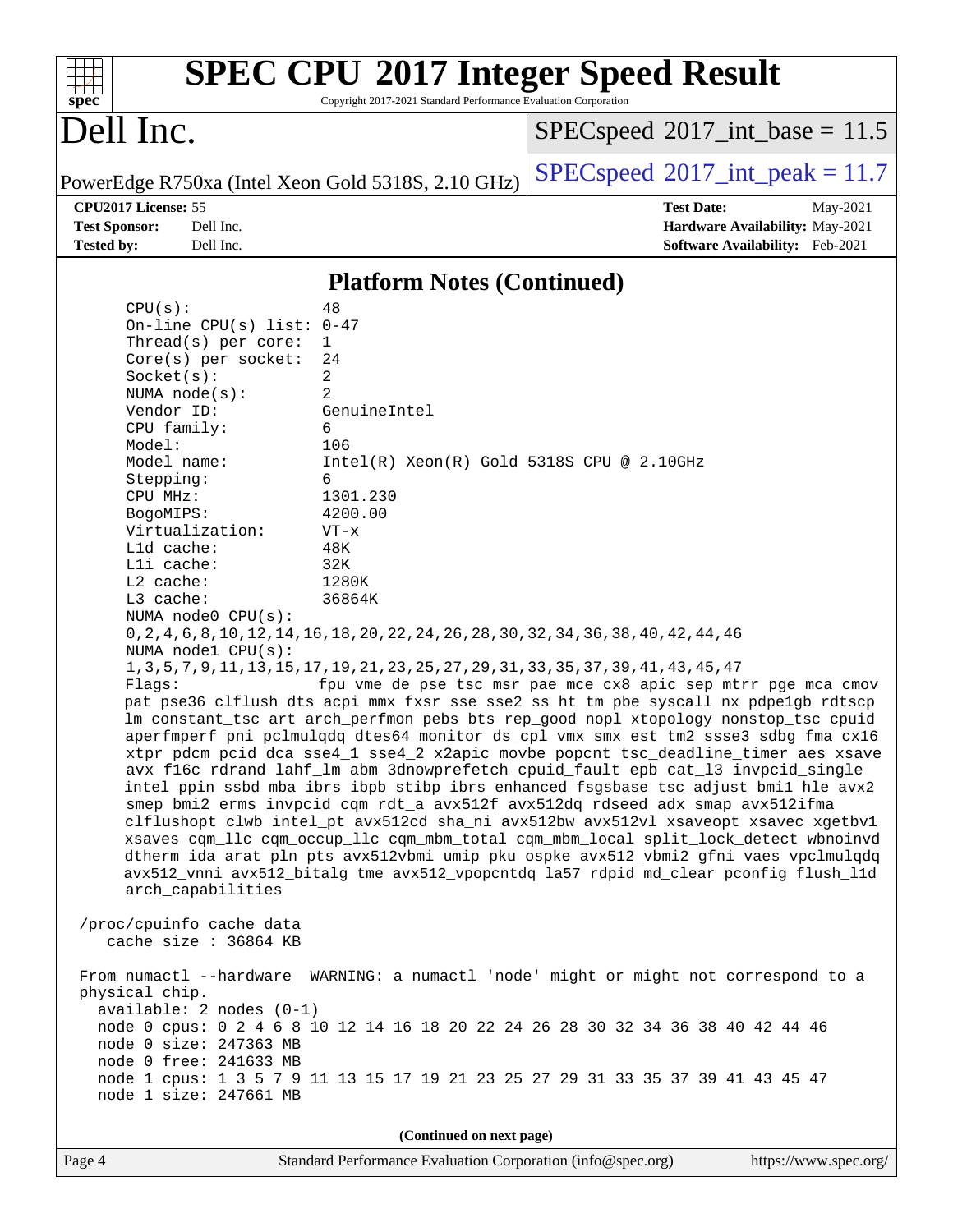| <b>SPEC CPU®2017 Integer Speed Result</b><br>Copyright 2017-2021 Standard Performance Evaluation Corporation<br>$spec^*$                                                                                                                                                                                                                                                                                                                                                                                                                                                                                                                                                                                                                                                     |                                                                                                                                           |  |  |  |
|------------------------------------------------------------------------------------------------------------------------------------------------------------------------------------------------------------------------------------------------------------------------------------------------------------------------------------------------------------------------------------------------------------------------------------------------------------------------------------------------------------------------------------------------------------------------------------------------------------------------------------------------------------------------------------------------------------------------------------------------------------------------------|-------------------------------------------------------------------------------------------------------------------------------------------|--|--|--|
| Dell Inc.                                                                                                                                                                                                                                                                                                                                                                                                                                                                                                                                                                                                                                                                                                                                                                    | $SPEC speed^{\circ}2017\_int\_base = 11.5$                                                                                                |  |  |  |
| PowerEdge R750xa (Intel Xeon Gold 5318S, 2.10 GHz)                                                                                                                                                                                                                                                                                                                                                                                                                                                                                                                                                                                                                                                                                                                           | $SPEC speed^{\circ}2017\_int\_peak = 11.7$                                                                                                |  |  |  |
| CPU2017 License: 55<br><b>Test Sponsor:</b><br>Dell Inc.                                                                                                                                                                                                                                                                                                                                                                                                                                                                                                                                                                                                                                                                                                                     | <b>Test Date:</b><br>May-2021<br>Hardware Availability: May-2021                                                                          |  |  |  |
| <b>Tested by:</b><br>Dell Inc.                                                                                                                                                                                                                                                                                                                                                                                                                                                                                                                                                                                                                                                                                                                                               | Software Availability: Feb-2021                                                                                                           |  |  |  |
| <b>Platform Notes (Continued)</b>                                                                                                                                                                                                                                                                                                                                                                                                                                                                                                                                                                                                                                                                                                                                            |                                                                                                                                           |  |  |  |
| node 1 free: 256581 MB<br>node distances:<br>1<br>node<br>$\overline{0}$<br>0:<br>10<br>20<br>1:<br>20<br>10<br>From /proc/meminfo<br>MemTotal:<br>527811948 kB<br>HugePages_Total:<br>0<br>Hugepagesize:<br>2048 kB<br>/sbin/tuned-adm active<br>Current active profile: throughput-performance<br>From /etc/*release* /etc/*version*<br>os-release:<br>NAME="Red Hat Enterprise Linux"<br>VERSION="8.3 (Ootpa)"<br>ID="rhel"<br>ID LIKE="fedora"<br>VERSION_ID="8.3"<br>PLATFORM_ID="platform:el8"<br>PRETTY_NAME="Red Hat Enterprise Linux 8.3 (Ootpa)"<br>ANSI_COLOR="0;31"<br>redhat-release: Red Hat Enterprise Linux release 8.3 (Ootpa)<br>system-release: Red Hat Enterprise Linux release 8.3 (Ootpa)<br>system-release-cpe: cpe:/o:redhat:enterprise_linux:8.3:ga |                                                                                                                                           |  |  |  |
| uname $-a$ :<br>Linux localhost.localdomain 4.18.0-240.15.1.el8_3.x86_64 #1 SMP Wed Feb 3 03:12:15 EST<br>2021 x86_64 x86_64 x86_64 GNU/Linux                                                                                                                                                                                                                                                                                                                                                                                                                                                                                                                                                                                                                                |                                                                                                                                           |  |  |  |
| Kernel self-reported vulnerability status:                                                                                                                                                                                                                                                                                                                                                                                                                                                                                                                                                                                                                                                                                                                                   |                                                                                                                                           |  |  |  |
| CVE-2018-12207 (iTLB Multihit):<br>CVE-2018-3620 (L1 Terminal Fault):<br>Microarchitectural Data Sampling:<br>CVE-2017-5754 (Meltdown):<br>CVE-2018-3639 (Speculative Store Bypass):                                                                                                                                                                                                                                                                                                                                                                                                                                                                                                                                                                                         | Not affected<br>Not affected<br>Not affected<br>Not affected<br>Mitigation: Speculative Store<br>Bypass disabled via prctl and<br>seccomp |  |  |  |
| CVE-2017-5753 (Spectre variant 1):                                                                                                                                                                                                                                                                                                                                                                                                                                                                                                                                                                                                                                                                                                                                           | Mitigation: usercopy/swapgs<br>barriers and __user pointer<br>sanitization                                                                |  |  |  |
| $CVE-2017-5715$ (Spectre variant 2):                                                                                                                                                                                                                                                                                                                                                                                                                                                                                                                                                                                                                                                                                                                                         | Mitigation: Enhanced IBRS, IBPB:<br>conditional, RSB filling                                                                              |  |  |  |
| CVE-2020-0543 (Special Register Buffer Data Sampling): Not affected                                                                                                                                                                                                                                                                                                                                                                                                                                                                                                                                                                                                                                                                                                          |                                                                                                                                           |  |  |  |
| (Continued on next page)                                                                                                                                                                                                                                                                                                                                                                                                                                                                                                                                                                                                                                                                                                                                                     |                                                                                                                                           |  |  |  |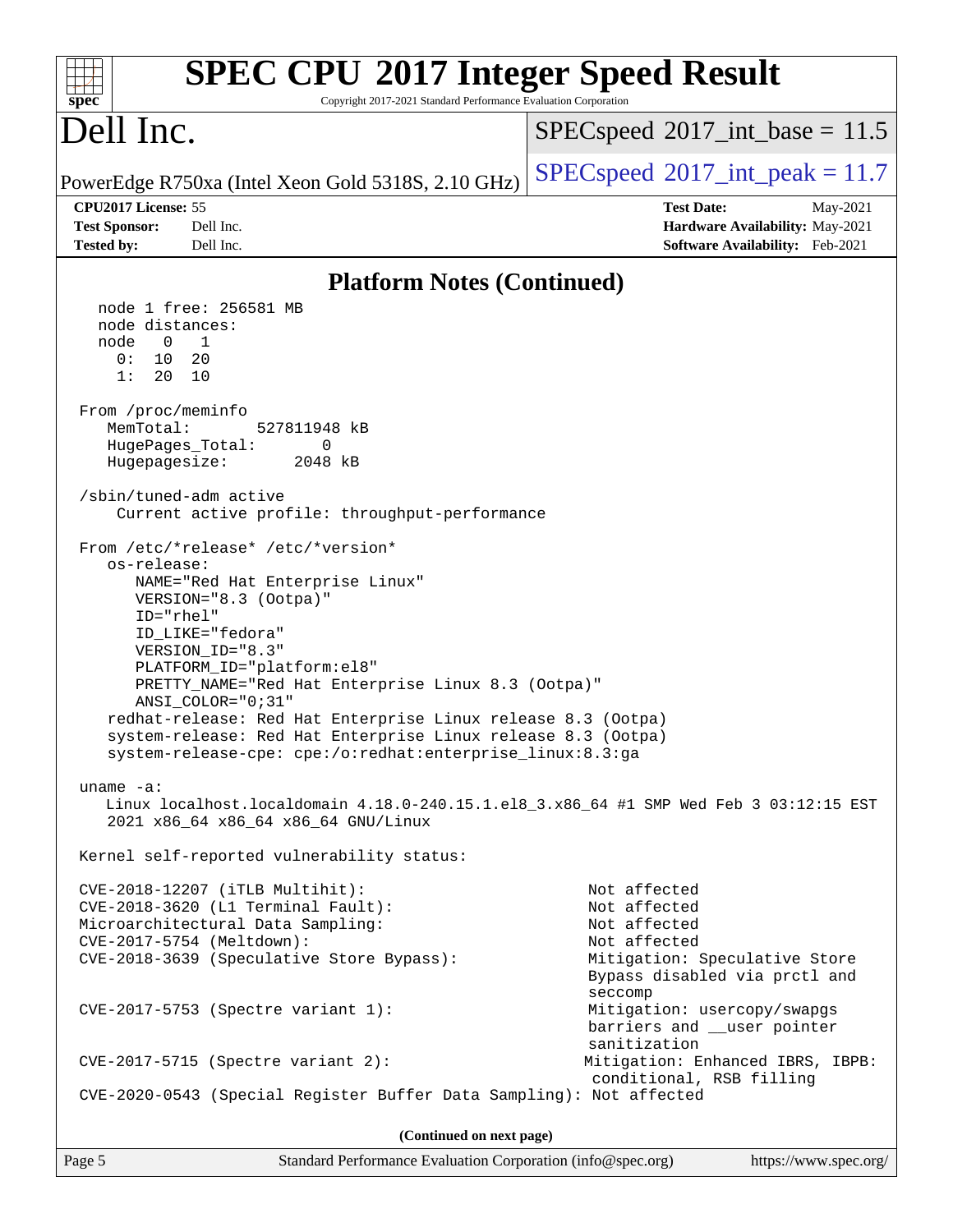| <b>SPEC CPU®2017 Integer Speed Result</b><br>Copyright 2017-2021 Standard Performance Evaluation Corporation<br>spec®                                                                                                                                                                                                                                                                                                                                                     |                                                                                                     |
|---------------------------------------------------------------------------------------------------------------------------------------------------------------------------------------------------------------------------------------------------------------------------------------------------------------------------------------------------------------------------------------------------------------------------------------------------------------------------|-----------------------------------------------------------------------------------------------------|
| Dell Inc.                                                                                                                                                                                                                                                                                                                                                                                                                                                                 | $SPEC speed^{\circ}2017\_int\_base = 11.5$                                                          |
| PowerEdge R750xa (Intel Xeon Gold 5318S, 2.10 GHz)                                                                                                                                                                                                                                                                                                                                                                                                                        | $SPEC speed^{\circ}2017\_int\_peak = 11.7$                                                          |
| CPU2017 License: 55<br><b>Test Sponsor:</b><br>Dell Inc.<br>Dell Inc.<br><b>Tested by:</b>                                                                                                                                                                                                                                                                                                                                                                                | <b>Test Date:</b><br>May-2021<br>Hardware Availability: May-2021<br>Software Availability: Feb-2021 |
| <b>Platform Notes (Continued)</b>                                                                                                                                                                                                                                                                                                                                                                                                                                         |                                                                                                     |
| CVE-2019-11135 (TSX Asynchronous Abort):                                                                                                                                                                                                                                                                                                                                                                                                                                  | Not affected                                                                                        |
| run-level 5 May 21 09:24                                                                                                                                                                                                                                                                                                                                                                                                                                                  |                                                                                                     |
| SPEC is set to: /mnt/ramdisk/cpu2017-1.1.5-ic2021.1<br>Size Used Avail Use% Mounted on<br>Filesystem<br>Type<br>tmpfs<br>tmpfs $225G$ 6.9G $219G$ 4% /mnt/ramdisk                                                                                                                                                                                                                                                                                                         |                                                                                                     |
| From /sys/devices/virtual/dmi/id<br>Vendor:<br>Dell Inc.<br>Product:<br>PowerEdge R750xa<br>Product Family: PowerEdge<br>Serial:<br>1234567                                                                                                                                                                                                                                                                                                                               |                                                                                                     |
| Additional information from dmidecode follows. WARNING: Use caution when you interpret<br>this section. The 'dmidecode' program reads system data which is "intended to allow<br>hardware to be accurately determined", but the intent may not be met, as there are<br>frequent changes to hardware, firmware, and the "DMTF SMBIOS" standard.<br>Memory:<br>16x 002C069D002C 18ASF4G72PDZ-3G2E1 32 GB 2 rank 3200, configured at 2933<br>16x Not Specified Not Specified |                                                                                                     |
| BIOS:<br>Dell Inc.<br>BIOS Vendor:<br>1.2.2<br>BIOS Version:<br>05/14/2021<br>BIOS Date:<br>BIOS Revision:<br>1.2<br>(End of data from sysinfo program)                                                                                                                                                                                                                                                                                                                   |                                                                                                     |
| <b>Compiler Version Notes</b>                                                                                                                                                                                                                                                                                                                                                                                                                                             |                                                                                                     |
| 600.perlbench_s(peak)                                                                                                                                                                                                                                                                                                                                                                                                                                                     |                                                                                                     |
| $Intel(R)$ C Intel(R) 64 Compiler Classic for applications running on Intel(R)<br>64, Version 2021.1 Build 20201112_000000<br>Copyright (C) 1985-2020 Intel Corporation. All rights reserved.                                                                                                                                                                                                                                                                             |                                                                                                     |
| 600.perlbench_s(base) 602.gcc_s(base, peak) 605.mcf_s(base, peak)<br>C<br>625.x264_s(base, peak) 657.xz_s(base, peak)                                                                                                                                                                                                                                                                                                                                                     |                                                                                                     |
| Intel(R) oneAPI DPC++/C++ Compiler for applications running on Intel(R) $64$ ,<br>Version 2021.1 Build 20201113                                                                                                                                                                                                                                                                                                                                                           |                                                                                                     |
| (Continued on next page)                                                                                                                                                                                                                                                                                                                                                                                                                                                  |                                                                                                     |
| Standard Performance Evaluation Corporation (info@spec.org)<br>Page 6                                                                                                                                                                                                                                                                                                                                                                                                     | https://www.spec.org/                                                                               |
|                                                                                                                                                                                                                                                                                                                                                                                                                                                                           |                                                                                                     |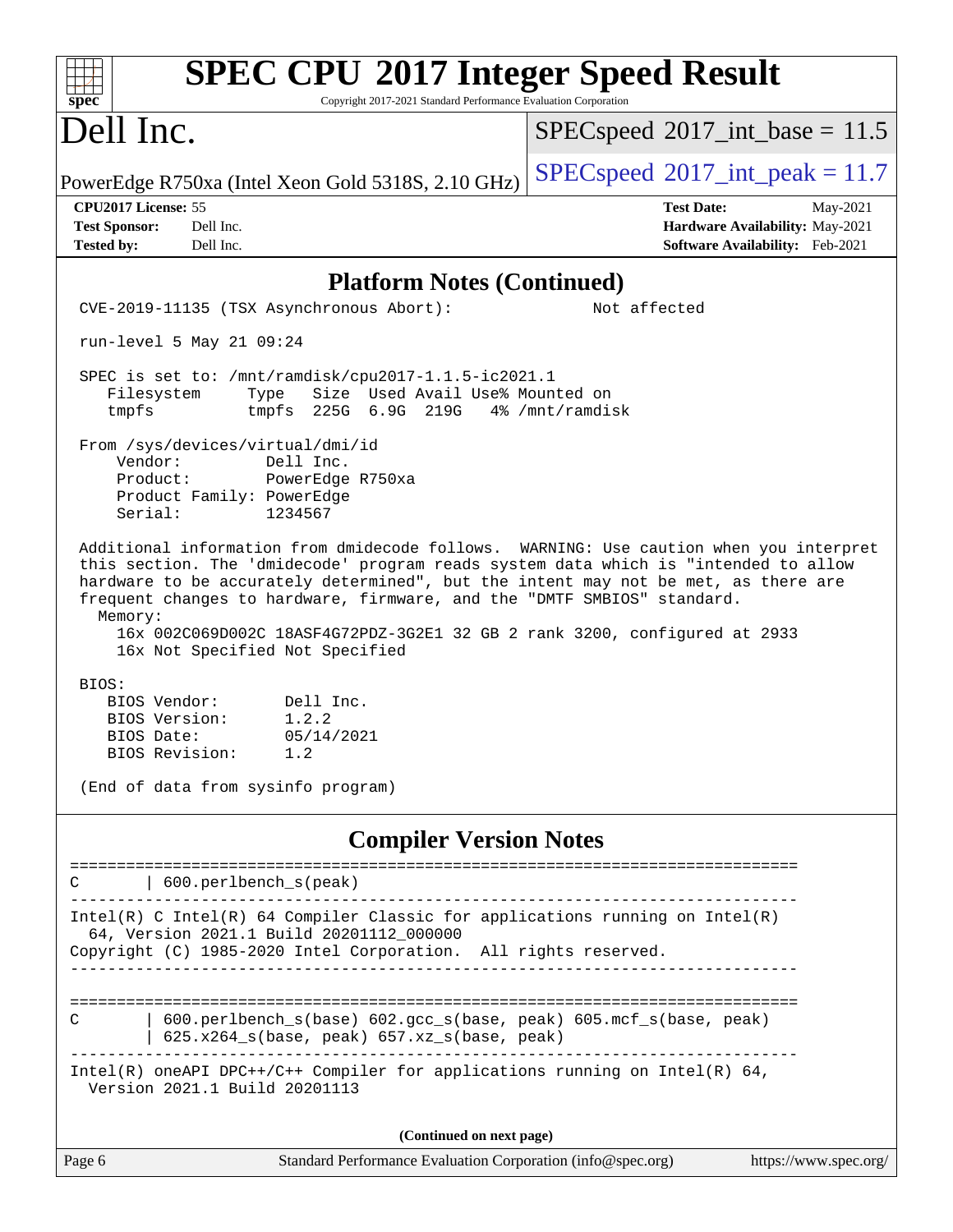| <b>SPEC CPU®2017 Integer Speed Result</b><br>Copyright 2017-2021 Standard Performance Evaluation Corporation                                                                                      |                                                                                                     |
|---------------------------------------------------------------------------------------------------------------------------------------------------------------------------------------------------|-----------------------------------------------------------------------------------------------------|
| $spec^*$<br>Dell Inc.                                                                                                                                                                             | $SPEC speed^{\circ}2017\_int\_base = 11.5$                                                          |
| PowerEdge R750xa (Intel Xeon Gold 5318S, 2.10 GHz)                                                                                                                                                | $SPEC speed^{\circ}2017\_int\_peak = 11.7$                                                          |
| CPU2017 License: 55<br><b>Test Sponsor:</b><br>Dell Inc.<br><b>Tested by:</b><br>Dell Inc.                                                                                                        | <b>Test Date:</b><br>May-2021<br>Hardware Availability: May-2021<br>Software Availability: Feb-2021 |
| <b>Compiler Version Notes (Continued)</b>                                                                                                                                                         |                                                                                                     |
| Copyright (C) 1985-2020 Intel Corporation. All rights reserved.                                                                                                                                   |                                                                                                     |
| 600.perlbench_s(peak)<br>С                                                                                                                                                                        |                                                                                                     |
| $Intel(R)$ C Intel(R) 64 Compiler Classic for applications running on $Intel(R)$<br>64, Version 2021.1 Build 20201112_000000<br>Copyright (C) 1985-2020 Intel Corporation. All rights reserved.   |                                                                                                     |
| 600.perlbench_s(base) 602.gcc_s(base, peak) 605.mcf_s(base, peak)<br>C<br>625.x264_s(base, peak) 657.xz_s(base, peak)                                                                             |                                                                                                     |
| Intel(R) oneAPI DPC++/C++ Compiler for applications running on Intel(R) $64$ ,<br>Version 2021.1 Build 20201113<br>Copyright (C) 1985-2020 Intel Corporation. All rights reserved.                |                                                                                                     |
| 620.omnetpp_s(base, peak) 623.xalancbmk_s(base, peak)<br>$C++$<br>631.deepsjeng_s(base, peak) 641.leela_s(base, peak)                                                                             |                                                                                                     |
| Intel(R) oneAPI DPC++/C++ Compiler for applications running on Intel(R) $64$ ,<br>Version 2021.1 Build 20201113<br>Copyright (C) 1985-2020 Intel Corporation. All rights reserved.                |                                                                                                     |
| Fortran   648. exchange2_s(base, peak)                                                                                                                                                            |                                                                                                     |
| Intel(R) Fortran Intel(R) 64 Compiler Classic for applications running on<br>Intel(R) 64, Version 2021.1 Build 20201112_000000<br>Copyright (C) 1985-2020 Intel Corporation. All rights reserved. |                                                                                                     |
| <b>Base Compiler Invocation</b><br>C benchmarks:<br>icx                                                                                                                                           |                                                                                                     |
| $C_{++}$ benchmarks:<br>icpx                                                                                                                                                                      |                                                                                                     |
| (Continued on next page)                                                                                                                                                                          |                                                                                                     |
| Page 7<br>Standard Performance Evaluation Corporation (info@spec.org)                                                                                                                             | https://www.spec.org/                                                                               |
|                                                                                                                                                                                                   |                                                                                                     |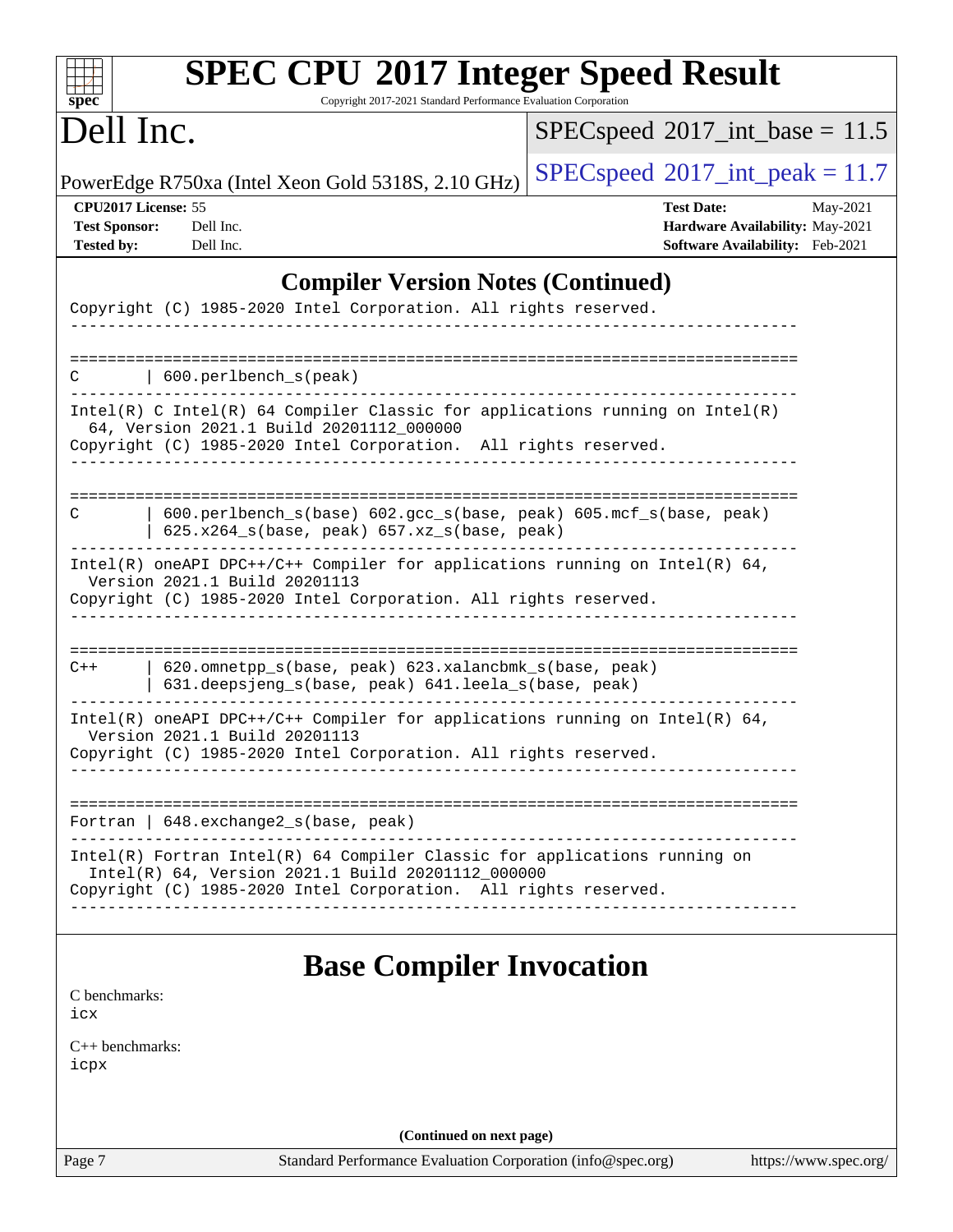## **[SPEC CPU](http://www.spec.org/auto/cpu2017/Docs/result-fields.html#SPECCPU2017IntegerSpeedResult)[2017 Integer Speed Result](http://www.spec.org/auto/cpu2017/Docs/result-fields.html#SPECCPU2017IntegerSpeedResult)**

Copyright 2017-2021 Standard Performance Evaluation Corporation

## Dell Inc.

**[spec](http://www.spec.org/)**

 $\pm t$ 

 $SPECspeed^{\circ}2017\_int\_base = 11.5$  $SPECspeed^{\circ}2017\_int\_base = 11.5$ 

PowerEdge R750xa (Intel Xeon Gold 5318S, 2.10 GHz)  $\left|$  [SPECspeed](http://www.spec.org/auto/cpu2017/Docs/result-fields.html#SPECspeed2017intpeak)®[2017\\_int\\_peak = 1](http://www.spec.org/auto/cpu2017/Docs/result-fields.html#SPECspeed2017intpeak)1.7

**[CPU2017 License:](http://www.spec.org/auto/cpu2017/Docs/result-fields.html#CPU2017License)** 55 **[Test Date:](http://www.spec.org/auto/cpu2017/Docs/result-fields.html#TestDate)** May-2021 **[Test Sponsor:](http://www.spec.org/auto/cpu2017/Docs/result-fields.html#TestSponsor)** Dell Inc. **[Hardware Availability:](http://www.spec.org/auto/cpu2017/Docs/result-fields.html#HardwareAvailability)** May-2021 **[Tested by:](http://www.spec.org/auto/cpu2017/Docs/result-fields.html#Testedby)** Dell Inc. **[Software Availability:](http://www.spec.org/auto/cpu2017/Docs/result-fields.html#SoftwareAvailability)** Feb-2021

## **[Base Compiler Invocation \(Continued\)](http://www.spec.org/auto/cpu2017/Docs/result-fields.html#BaseCompilerInvocation)**

[Fortran benchmarks](http://www.spec.org/auto/cpu2017/Docs/result-fields.html#Fortranbenchmarks): [ifort](http://www.spec.org/cpu2017/results/res2021q3/cpu2017-20210618-27206.flags.html#user_FCbase_intel_ifort_8111460550e3ca792625aed983ce982f94888b8b503583aa7ba2b8303487b4d8a21a13e7191a45c5fd58ff318f48f9492884d4413fa793fd88dd292cad7027ca)

**[Base Portability Flags](http://www.spec.org/auto/cpu2017/Docs/result-fields.html#BasePortabilityFlags)**

 600.perlbench\_s: [-DSPEC\\_LP64](http://www.spec.org/cpu2017/results/res2021q3/cpu2017-20210618-27206.flags.html#b600.perlbench_s_basePORTABILITY_DSPEC_LP64) [-DSPEC\\_LINUX\\_X64](http://www.spec.org/cpu2017/results/res2021q3/cpu2017-20210618-27206.flags.html#b600.perlbench_s_baseCPORTABILITY_DSPEC_LINUX_X64) 602.gcc\_s: [-DSPEC\\_LP64](http://www.spec.org/cpu2017/results/res2021q3/cpu2017-20210618-27206.flags.html#suite_basePORTABILITY602_gcc_s_DSPEC_LP64) 605.mcf\_s: [-DSPEC\\_LP64](http://www.spec.org/cpu2017/results/res2021q3/cpu2017-20210618-27206.flags.html#suite_basePORTABILITY605_mcf_s_DSPEC_LP64) 620.omnetpp\_s: [-DSPEC\\_LP64](http://www.spec.org/cpu2017/results/res2021q3/cpu2017-20210618-27206.flags.html#suite_basePORTABILITY620_omnetpp_s_DSPEC_LP64) 623.xalancbmk\_s: [-DSPEC\\_LP64](http://www.spec.org/cpu2017/results/res2021q3/cpu2017-20210618-27206.flags.html#suite_basePORTABILITY623_xalancbmk_s_DSPEC_LP64) [-DSPEC\\_LINUX](http://www.spec.org/cpu2017/results/res2021q3/cpu2017-20210618-27206.flags.html#b623.xalancbmk_s_baseCXXPORTABILITY_DSPEC_LINUX) 625.x264\_s: [-DSPEC\\_LP64](http://www.spec.org/cpu2017/results/res2021q3/cpu2017-20210618-27206.flags.html#suite_basePORTABILITY625_x264_s_DSPEC_LP64) 631.deepsjeng\_s: [-DSPEC\\_LP64](http://www.spec.org/cpu2017/results/res2021q3/cpu2017-20210618-27206.flags.html#suite_basePORTABILITY631_deepsjeng_s_DSPEC_LP64) 641.leela\_s: [-DSPEC\\_LP64](http://www.spec.org/cpu2017/results/res2021q3/cpu2017-20210618-27206.flags.html#suite_basePORTABILITY641_leela_s_DSPEC_LP64) 648.exchange2\_s: [-DSPEC\\_LP64](http://www.spec.org/cpu2017/results/res2021q3/cpu2017-20210618-27206.flags.html#suite_basePORTABILITY648_exchange2_s_DSPEC_LP64) 657.xz\_s: [-DSPEC\\_LP64](http://www.spec.org/cpu2017/results/res2021q3/cpu2017-20210618-27206.flags.html#suite_basePORTABILITY657_xz_s_DSPEC_LP64)

### **[Base Optimization Flags](http://www.spec.org/auto/cpu2017/Docs/result-fields.html#BaseOptimizationFlags)**

#### [C benchmarks](http://www.spec.org/auto/cpu2017/Docs/result-fields.html#Cbenchmarks):

[-DSPEC\\_OPENMP](http://www.spec.org/cpu2017/results/res2021q3/cpu2017-20210618-27206.flags.html#suite_CCbase_DSPEC_OPENMP) [-std=c11](http://www.spec.org/cpu2017/results/res2021q3/cpu2017-20210618-27206.flags.html#user_CCbase_std-icc-std_0e1c27790398a4642dfca32ffe6c27b5796f9c2d2676156f2e42c9c44eaad0c049b1cdb667a270c34d979996257aeb8fc440bfb01818dbc9357bd9d174cb8524) [-m64](http://www.spec.org/cpu2017/results/res2021q3/cpu2017-20210618-27206.flags.html#user_CCbase_m64-icc) [-fiopenmp](http://www.spec.org/cpu2017/results/res2021q3/cpu2017-20210618-27206.flags.html#user_CCbase_fiopenmp_4cde26b3fcccd23bd0bb70af4efc204325d72839eefa1147e34201101709f20b3deb62aad96701dea148529bf4ca48c90b72f3bf837ca148e297cf8a0ba6feb7) [-Wl,-z,muldefs](http://www.spec.org/cpu2017/results/res2021q3/cpu2017-20210618-27206.flags.html#user_CCbase_link_force_multiple1_b4cbdb97b34bdee9ceefcfe54f4c8ea74255f0b02a4b23e853cdb0e18eb4525ac79b5a88067c842dd0ee6996c24547a27a4b99331201badda8798ef8a743f577) [-xCORE-AVX512](http://www.spec.org/cpu2017/results/res2021q3/cpu2017-20210618-27206.flags.html#user_CCbase_f-xCORE-AVX512) [-O3](http://www.spec.org/cpu2017/results/res2021q3/cpu2017-20210618-27206.flags.html#user_CCbase_f-O3) [-ffast-math](http://www.spec.org/cpu2017/results/res2021q3/cpu2017-20210618-27206.flags.html#user_CCbase_f-ffast-math) [-flto](http://www.spec.org/cpu2017/results/res2021q3/cpu2017-20210618-27206.flags.html#user_CCbase_f-flto) [-mfpmath=sse](http://www.spec.org/cpu2017/results/res2021q3/cpu2017-20210618-27206.flags.html#user_CCbase_f-mfpmath_70eb8fac26bde974f8ab713bc9086c5621c0b8d2f6c86f38af0bd7062540daf19db5f3a066d8c6684be05d84c9b6322eb3b5be6619d967835195b93d6c02afa1) [-funroll-loops](http://www.spec.org/cpu2017/results/res2021q3/cpu2017-20210618-27206.flags.html#user_CCbase_f-funroll-loops) [-qopt-mem-layout-trans=4](http://www.spec.org/cpu2017/results/res2021q3/cpu2017-20210618-27206.flags.html#user_CCbase_f-qopt-mem-layout-trans_fa39e755916c150a61361b7846f310bcdf6f04e385ef281cadf3647acec3f0ae266d1a1d22d972a7087a248fd4e6ca390a3634700869573d231a252c784941a8) [-mbranches-within-32B-boundaries](http://www.spec.org/cpu2017/results/res2021q3/cpu2017-20210618-27206.flags.html#user_CCbase_f-mbranches-within-32B-boundaries) [-L/usr/local/jemalloc64-5.0.1/lib](http://www.spec.org/cpu2017/results/res2021q3/cpu2017-20210618-27206.flags.html#user_CCbase_jemalloc_link_path64_1_cc289568b1a6c0fd3b62c91b824c27fcb5af5e8098e6ad028160d21144ef1b8aef3170d2acf0bee98a8da324cfe4f67d0a3d0c4cc4673d993d694dc2a0df248b) [-ljemalloc](http://www.spec.org/cpu2017/results/res2021q3/cpu2017-20210618-27206.flags.html#user_CCbase_jemalloc_link_lib_d1249b907c500fa1c0672f44f562e3d0f79738ae9e3c4a9c376d49f265a04b9c99b167ecedbf6711b3085be911c67ff61f150a17b3472be731631ba4d0471706)

[C++ benchmarks:](http://www.spec.org/auto/cpu2017/Docs/result-fields.html#CXXbenchmarks)

[-DSPEC\\_OPENMP](http://www.spec.org/cpu2017/results/res2021q3/cpu2017-20210618-27206.flags.html#suite_CXXbase_DSPEC_OPENMP) [-m64](http://www.spec.org/cpu2017/results/res2021q3/cpu2017-20210618-27206.flags.html#user_CXXbase_m64-icc) [-Wl,-z,muldefs](http://www.spec.org/cpu2017/results/res2021q3/cpu2017-20210618-27206.flags.html#user_CXXbase_link_force_multiple1_b4cbdb97b34bdee9ceefcfe54f4c8ea74255f0b02a4b23e853cdb0e18eb4525ac79b5a88067c842dd0ee6996c24547a27a4b99331201badda8798ef8a743f577) [-xCORE-AVX512](http://www.spec.org/cpu2017/results/res2021q3/cpu2017-20210618-27206.flags.html#user_CXXbase_f-xCORE-AVX512) [-O3](http://www.spec.org/cpu2017/results/res2021q3/cpu2017-20210618-27206.flags.html#user_CXXbase_f-O3) [-ffast-math](http://www.spec.org/cpu2017/results/res2021q3/cpu2017-20210618-27206.flags.html#user_CXXbase_f-ffast-math) [-flto](http://www.spec.org/cpu2017/results/res2021q3/cpu2017-20210618-27206.flags.html#user_CXXbase_f-flto) [-mfpmath=sse](http://www.spec.org/cpu2017/results/res2021q3/cpu2017-20210618-27206.flags.html#user_CXXbase_f-mfpmath_70eb8fac26bde974f8ab713bc9086c5621c0b8d2f6c86f38af0bd7062540daf19db5f3a066d8c6684be05d84c9b6322eb3b5be6619d967835195b93d6c02afa1) [-funroll-loops](http://www.spec.org/cpu2017/results/res2021q3/cpu2017-20210618-27206.flags.html#user_CXXbase_f-funroll-loops) [-qopt-mem-layout-trans=4](http://www.spec.org/cpu2017/results/res2021q3/cpu2017-20210618-27206.flags.html#user_CXXbase_f-qopt-mem-layout-trans_fa39e755916c150a61361b7846f310bcdf6f04e385ef281cadf3647acec3f0ae266d1a1d22d972a7087a248fd4e6ca390a3634700869573d231a252c784941a8) [-mbranches-within-32B-boundaries](http://www.spec.org/cpu2017/results/res2021q3/cpu2017-20210618-27206.flags.html#user_CXXbase_f-mbranches-within-32B-boundaries) [-L/opt/intel/oneapi/compiler/2021.1.1/linux/compiler/lib/intel64\\_lin/](http://www.spec.org/cpu2017/results/res2021q3/cpu2017-20210618-27206.flags.html#user_CXXbase_linkpath_765a8c93c4ea33dfc565a33ecb48f4f7d02a6338709b3b362f341eb203a06426ce1d12ded4c7809f6ab6cf0e9f5515cffeb4efc405b63f85dc27a83bbbdeb3a3) [-lqkmalloc](http://www.spec.org/cpu2017/results/res2021q3/cpu2017-20210618-27206.flags.html#user_CXXbase_qkmalloc_link_lib_79a818439969f771c6bc311cfd333c00fc099dad35c030f5aab9dda831713d2015205805422f83de8875488a2991c0a156aaa600e1f9138f8fc37004abc96dc5)

#### [Fortran benchmarks](http://www.spec.org/auto/cpu2017/Docs/result-fields.html#Fortranbenchmarks):

[-m64](http://www.spec.org/cpu2017/results/res2021q3/cpu2017-20210618-27206.flags.html#user_FCbase_m64-icc) [-xCORE-AVX512](http://www.spec.org/cpu2017/results/res2021q3/cpu2017-20210618-27206.flags.html#user_FCbase_f-xCORE-AVX512) [-O3](http://www.spec.org/cpu2017/results/res2021q3/cpu2017-20210618-27206.flags.html#user_FCbase_f-O3) [-ipo](http://www.spec.org/cpu2017/results/res2021q3/cpu2017-20210618-27206.flags.html#user_FCbase_f-ipo) [-no-prec-div](http://www.spec.org/cpu2017/results/res2021q3/cpu2017-20210618-27206.flags.html#user_FCbase_f-no-prec-div) [-qopt-mem-layout-trans=4](http://www.spec.org/cpu2017/results/res2021q3/cpu2017-20210618-27206.flags.html#user_FCbase_f-qopt-mem-layout-trans_fa39e755916c150a61361b7846f310bcdf6f04e385ef281cadf3647acec3f0ae266d1a1d22d972a7087a248fd4e6ca390a3634700869573d231a252c784941a8) [-nostandard-realloc-lhs](http://www.spec.org/cpu2017/results/res2021q3/cpu2017-20210618-27206.flags.html#user_FCbase_f_2003_std_realloc_82b4557e90729c0f113870c07e44d33d6f5a304b4f63d4c15d2d0f1fab99f5daaed73bdb9275d9ae411527f28b936061aa8b9c8f2d63842963b95c9dd6426b8a) [-align array32byte](http://www.spec.org/cpu2017/results/res2021q3/cpu2017-20210618-27206.flags.html#user_FCbase_align_array32byte_b982fe038af199962ba9a80c053b8342c548c85b40b8e86eb3cc33dee0d7986a4af373ac2d51c3f7cf710a18d62fdce2948f201cd044323541f22fc0fffc51b6) [-auto](http://www.spec.org/cpu2017/results/res2021q3/cpu2017-20210618-27206.flags.html#user_FCbase_f-auto) [-mbranches-within-32B-boundaries](http://www.spec.org/cpu2017/results/res2021q3/cpu2017-20210618-27206.flags.html#user_FCbase_f-mbranches-within-32B-boundaries)

### **[Peak Compiler Invocation](http://www.spec.org/auto/cpu2017/Docs/result-fields.html#PeakCompilerInvocation)**

[C benchmarks \(except as noted below\)](http://www.spec.org/auto/cpu2017/Docs/result-fields.html#Cbenchmarksexceptasnotedbelow): [icx](http://www.spec.org/cpu2017/results/res2021q3/cpu2017-20210618-27206.flags.html#user_CCpeak_intel_icx_fe2d28d19ae2a5db7c42fe0f2a2aed77cb715edd4aeb23434404a8be6683fe239869bb6ca8154ca98265c2e3b9226a719a0efe2953a4a7018c379b7010ccf087)

**(Continued on next page)**

Page 8 Standard Performance Evaluation Corporation [\(info@spec.org\)](mailto:info@spec.org) <https://www.spec.org/>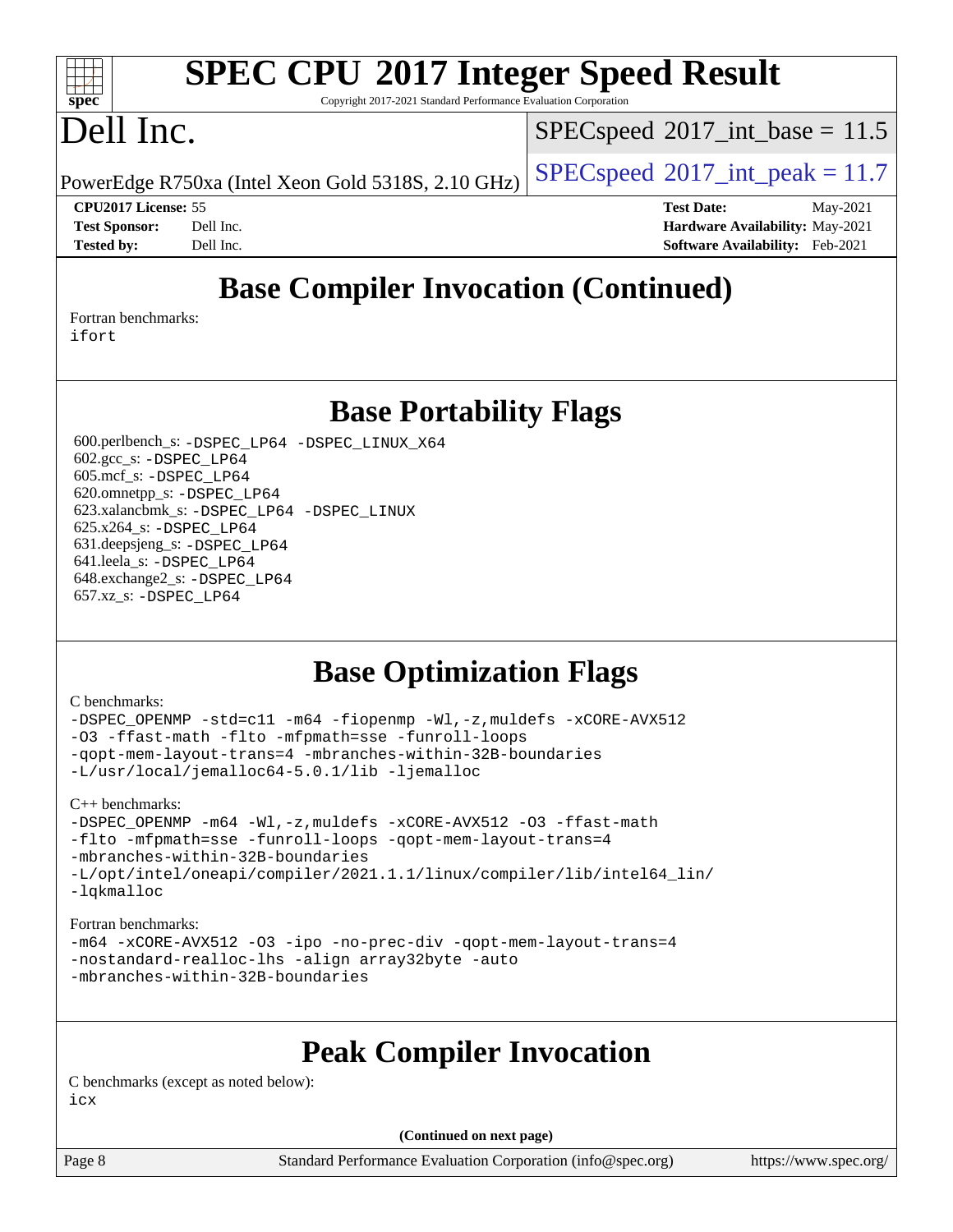## **[SPEC CPU](http://www.spec.org/auto/cpu2017/Docs/result-fields.html#SPECCPU2017IntegerSpeedResult)[2017 Integer Speed Result](http://www.spec.org/auto/cpu2017/Docs/result-fields.html#SPECCPU2017IntegerSpeedResult)**

Copyright 2017-2021 Standard Performance Evaluation Corporation

## Dell Inc.

**[spec](http://www.spec.org/)**

 $+\ +$ 

 $SPECspeed^{\circ}2017\_int\_base = 11.5$  $SPECspeed^{\circ}2017\_int\_base = 11.5$ 

PowerEdge R750xa (Intel Xeon Gold 5318S, 2.10 GHz)  $\left|$  [SPECspeed](http://www.spec.org/auto/cpu2017/Docs/result-fields.html#SPECspeed2017intpeak)®[2017\\_int\\_peak = 1](http://www.spec.org/auto/cpu2017/Docs/result-fields.html#SPECspeed2017intpeak)1.7

**[CPU2017 License:](http://www.spec.org/auto/cpu2017/Docs/result-fields.html#CPU2017License)** 55 **[Test Date:](http://www.spec.org/auto/cpu2017/Docs/result-fields.html#TestDate)** May-2021 **[Test Sponsor:](http://www.spec.org/auto/cpu2017/Docs/result-fields.html#TestSponsor)** Dell Inc. **[Hardware Availability:](http://www.spec.org/auto/cpu2017/Docs/result-fields.html#HardwareAvailability)** May-2021 **[Tested by:](http://www.spec.org/auto/cpu2017/Docs/result-fields.html#Testedby)** Dell Inc. **[Software Availability:](http://www.spec.org/auto/cpu2017/Docs/result-fields.html#SoftwareAvailability)** Feb-2021

### **[Peak Compiler Invocation \(Continued\)](http://www.spec.org/auto/cpu2017/Docs/result-fields.html#PeakCompilerInvocation)**

600.perlbench\_s: [icc](http://www.spec.org/cpu2017/results/res2021q3/cpu2017-20210618-27206.flags.html#user_peakCCLD600_perlbench_s_intel_icc_66fc1ee009f7361af1fbd72ca7dcefbb700085f36577c54f309893dd4ec40d12360134090235512931783d35fd58c0460139e722d5067c5574d8eaf2b3e37e92)

[C++ benchmarks:](http://www.spec.org/auto/cpu2017/Docs/result-fields.html#CXXbenchmarks) [icpx](http://www.spec.org/cpu2017/results/res2021q3/cpu2017-20210618-27206.flags.html#user_CXXpeak_intel_icpx_1e918ed14c436bf4b9b7c8bcdd51d4539fc71b3df010bd1e9f8732d9c34c2b2914e48204a846820f3c0ebb4095dea797a5c30b458ac0b6dffac65d78f781f5ca)

[Fortran benchmarks](http://www.spec.org/auto/cpu2017/Docs/result-fields.html#Fortranbenchmarks): [ifort](http://www.spec.org/cpu2017/results/res2021q3/cpu2017-20210618-27206.flags.html#user_FCpeak_intel_ifort_8111460550e3ca792625aed983ce982f94888b8b503583aa7ba2b8303487b4d8a21a13e7191a45c5fd58ff318f48f9492884d4413fa793fd88dd292cad7027ca)

#### **[Peak Portability Flags](http://www.spec.org/auto/cpu2017/Docs/result-fields.html#PeakPortabilityFlags)**

Same as Base Portability Flags

## **[Peak Optimization Flags](http://www.spec.org/auto/cpu2017/Docs/result-fields.html#PeakOptimizationFlags)**

[C benchmarks](http://www.spec.org/auto/cpu2017/Docs/result-fields.html#Cbenchmarks):

```
 600.perlbench_s: -Wl,-z,muldefs -prof-gen(pass 1) -prof-use(pass 2)
-xCORE-AVX512 -ipo -O3 -no-prec-div
-qopt-mem-layout-trans=4 -fno-strict-overflow
-mbranches-within-32B-boundaries
-L/usr/local/jemalloc64-5.0.1/lib -ljemalloc
 602.gcc_s: -m64 -std=c11 -Wl,-z,muldefs -fprofile-generate(pass 1)
-fprofile-use=default.profdata(pass 2) -xCORE-AVX512 -flto
-Ofast(pass 1) -O3 -ffast-math -qopt-mem-layout-trans=4
-mbranches-within-32B-boundaries
-L/usr/local/jemalloc64-5.0.1/lib -ljemalloc
605 \text{.mcf}\text{-}\mathrm{s}: basepeak = yes
 625.x264_s: -DSPEC_OPENMP -fiopenmp -std=c11 -m64 -Wl,-z,muldefs
-xCORE-AVX512 -flto -O3 -ffast-math
-qopt-mem-layout-trans=4 -fno-alias
-mbranches-within-32B-boundaries
-L/usr/local/jemalloc64-5.0.1/lib -ljemalloc
657.xz_s: basepeak = yes
C++ benchmarks: 
                                       (Continued on next page)
```